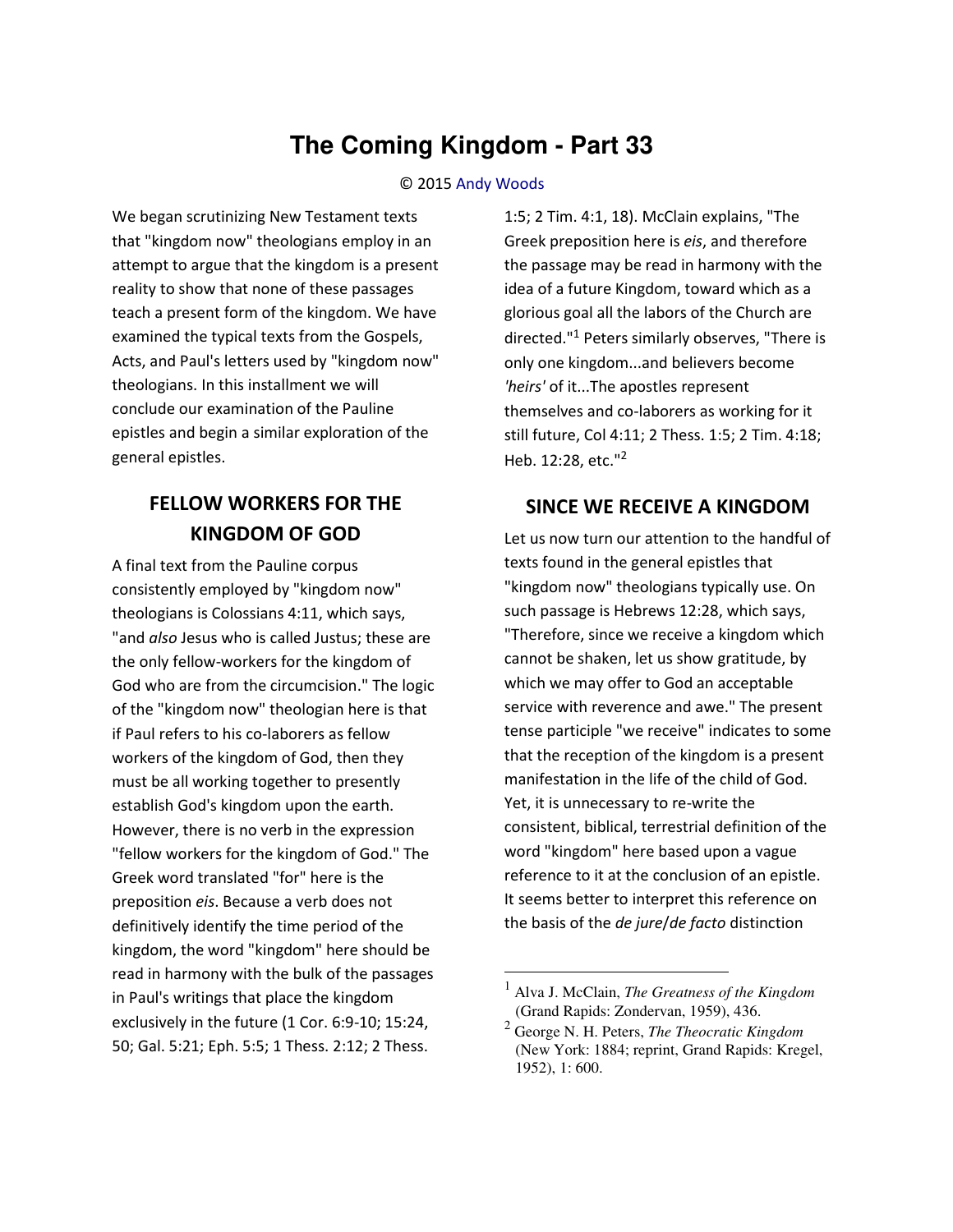that has been discussed earlier in this series. $3$ While believers are legally heirs of God's coming kingdom, the kingdom is not yet a factual reality upon the earth. Thus, all Hebrews 12:28 teaches is that believers are citizens of the earthly kingdom to come rather than present, factual residents in the spiritual, Davidic kingdom. Concerning Hebrews 12:28, McClain explains:

It is not unusual for Scripture, on behalf of believers, to assert *ownership* regarding certain blessings even before they are *possessed* in Christian experience. Compare 1 Corinthians 3:21–22 where "all things" are said to belong to the believer, yet among these things are some that are yet "to come." The ownership is legally certainly, though the experience of possession may be future.<sup>4</sup>

Regarding Hebrews 12:28, E.R. Craven similarly notes, "the reception of the Basileia herein spoken of manifestly may be *de jure*. Believers on earth receive a sure title to their future possession."<sup>5</sup>

### **A KINGDOM OF PRIESTS**

As noted earlier in the series, Exodus 19:5-6 represent the first reference to the term "kingdom" in relation to God's kingdom in all

l

of the Bible.<sup>6</sup> Exodus 19:5-6 says, "Now then, if you will indeed obey My voice and keep My covenant, then you shall be My own possession among all the peoples, for all the earth is Mine; and you shall be to Me *a kingdom of priests* and *a holy nation*.' These are the words that you shall speak to the sons of Israel." Notice how parts of these verses are quoted in 1 Peter 2:9 for the benefit of the New Testament saints: "But you are A CHOSEN RACE, A royal PRIESTHOOD, *A HOLY NATION*, A PEOPLE FOR *God's* OWN POSSESSION, so that you may proclaim the excellencies of Him who has called you out of darkness into His marvelous light."<sup>7</sup> The "kingdom now" theologian treats this New Testament recitation of these verses as follows: if national Israel is called a kingdom of priests in the Old Testament and if these same verses are applied directly to the New Testament Church, then the Church is also a kingdom of priests. If the Church is indeed a kingdom of priests, then she too, like Old Testament Israel, represents a present manifestation of the kingdom of God upon the earth. In fact, amillennialist and "kingdom now" theologian Anthony Hoekema relies upon this very New Testament citation in his attempt to prove that the Church has permanently replaced national Israel in the outworking of God's purposes.<sup>8</sup>

However, all Peter could be indicating by his Old Testament citation of Exodus 19:5-6 in 1 Peter 2:9 is that the Church is analogous or similar to God's kingdom program through Israel in some respects. Such a limited

l

 $3$  See parts 31 and 32 of this series.

 $<sup>4</sup>$  McClain, 436.</sup>

<sup>&</sup>lt;sup>5</sup> E.R. Craven, "Excursus on the Basileia," in *Revelation of John*, ed. J. P. Lange (New York: Scribner, 1874), 97.

 $<sup>6</sup>$  See part 3 of this series.</sup>

 $<sup>7</sup>$  Italics added to both citations.</sup>

<sup>8</sup> Anthony Hoekema, *The Bible and the Future*, rev. ed. (Grand Rapids: Eerdmans, 1979), 197-98.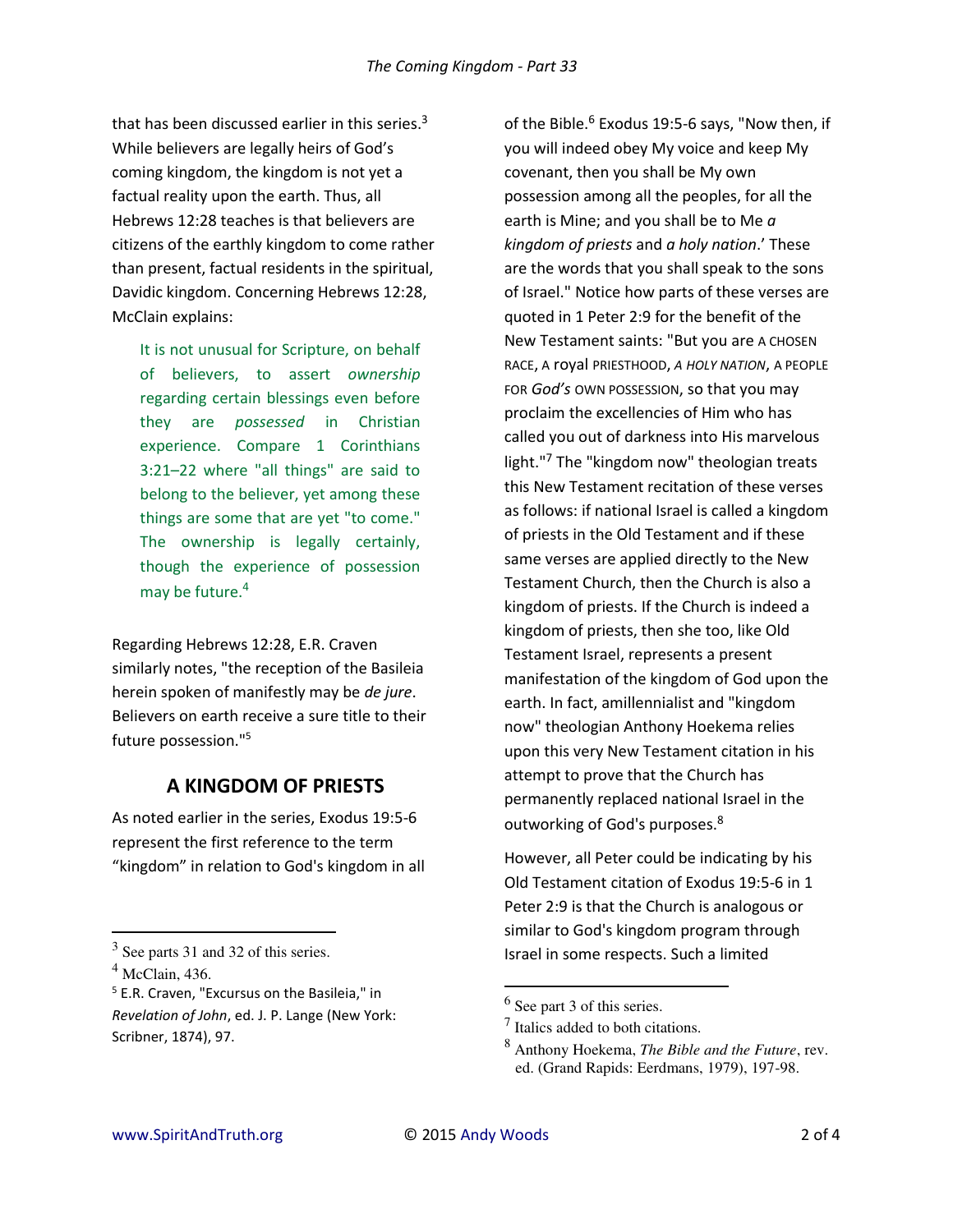interpretation seems preferable in comparison to the notion that the Church is the "New Israel" or the present manifestation of the kingdom of God upon the earth, as is presumed by amillennialists. In other words, just as Israel was God's representative to the nations and called to a life of holiness, the Church's purpose is analogous in regard to its missional calling and personal holiness. It is a logical fallacy to assume that similarity is the same as equality. For example, I have two cars in my garage that are quite similar. Both have a steering wheel, an engine, four tires, seat belts, etc... However, it would be fallacious to assume that one car equals the other automobile merely on account of these similarities. Thus, just because there are some points of similarity between God's kingdom program through Israel and the Church, this does not necessarily mean that the Church becomes the kingdom program through its identity as the New Israel.

Moreover, 1 Peter 2:9 may not even be addressed to the Church as a whole but rather only to the more limited audience of the believing Jewish remnant within the Church.<sup>9</sup> Curiously absent from 1 Peter 1:1 is any reference to the fact that Peter's letter was addressed "to the church (or churches) of..." This is a familiar formula Paul uses when addressing a Church-wide audience. Peter would certainly have employed it had he had a Church-wide audience in mind. Instead, Peter addresses his audience as those "scattered," which is an English translation from the Greek

word *diaspora.* Peter's use of the word *diaspora* in 1:1 refers to Jews in dispersion among the Gentiles in all of its other New Testament (John 7:35; James 1:1), LXX (Deut. 28:25; 30:4; Neh. 1:9; Isa. 49:6; Jer. 41:17; Ps. 147:2; 2 Macc. 1:27; Jdt. 5:23), and Pseudepigraphical (Pss. Sol. 8:28; T. Asher 7:2) uses.

Other terms found in verse 1 Peter 1:1 also seem to be describing Jews in the *Diaspora*. For example, they are called "aliens" or "sojourners" (*parepidēmois*). This word is also used only of Jews (1 Pet. 1:1; 2:11; Heb 11:13). The etymology of this compound word means "away from home" (para means "away" and *epi* means "from"and *dēmos* means "home" or "house rules"). $^{10}$  Thus, the word is a fitting description of Jews outside of their homeland in the *Diaspora*. Elsewhere Peter calls his audience "pilgrims" (1 Pet. 2:11, KJV), which also is a fitting description of Jews outside the land.

In addition, the concepts found in 1 Peter 2:9 are inapplicable to the Church as a whole and are applicable only to a believing Jewish audience. Interestingly, "race," "nation," and "people" are all singular nouns. These nouns could not be describing the church as a whole since the church consists of many races, nations, and peoples (Gal. 3:28). Paul even indicates that the Church is not a nation (Rom 10:19). However, these terms aptly describe the Jewish race. Because Peter, who was the apostle to the circumcised (Gal 2:7-8), wrote this letter, it is logical to assume that a Jewish

 $\overline{\phantom{0}}$ 

 $\overline{a}$ 

<sup>9</sup> Arnold Fruchtenbaum, *Israelology: The Missing Link in Systematic Theology*, rev. ed. (Tustin, CA: Ariel, 1994), 186-88; idem, *The Messianic Jewish Epistles*, Ariel's Bible Commentary (Tustin, CA: Ariel, 2005), 318-21.

<sup>10</sup> Stanley Toussaint, class notes of Andy Woods in BE2035A Seminar in Hebrews and General Epistles, Dallas Theological Seminary, Spring 2003.